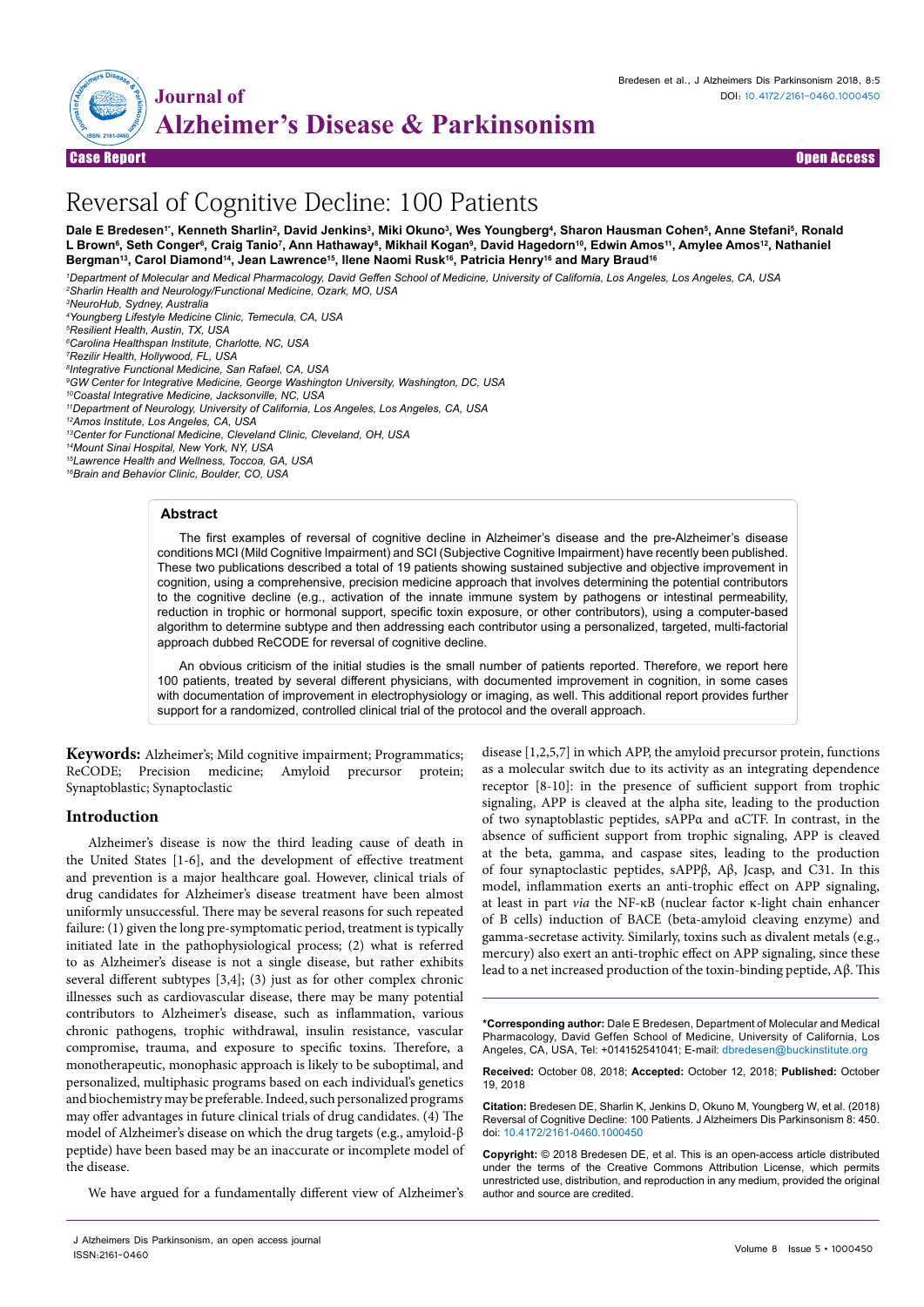model is compatible with the finding that the  $A\beta$  peptide functions as an antimicrobial peptide [11], together suggesting that what is referred to as Alzheimer's disease is a protective, network-downsizing response to several classes of insults: pathogens/inflammation, toxins, and withdrawal of nutrients, hormones, or trophic factors [5].

This model suggests that the probability of developing Alzheimer's disease is proportional to the ratio of synaptoclastic signaling to synaptoblastic signaling [5]. This notion has led to a treatment regimen in which the dozens of contributors to synaptoblastic and synaptoclastic signaling are measured for each patient, and a personalized program is generated to target each contributor, thus increasing synaptoblastic signals and reducing identified synaptoclastic signals. Some examples include: (1) identifying and treating pathogens such as Borrelia, Babesia, or Herpes family viruses; (2) identifying gastrointestinal hyperpermeability, repairing the gut, and enhancing the microbiome; (3) identifying insulin resistance and protein glycation, and returning insulin sensitivity and reduced protein glycation; (4) identifying and correcting suboptimal nutrient, hormone, or trophic support (including vascular support); (5) identifying toxins (metallotoxins and other inorganics, organic toxins, or biotoxins), reducing toxin exposure, and detoxifying. Since each patient has a different combination of the many potential contributors to cognitive decline, the approach to treatment is targeted and personalized.

Here we describe 100 patients with cognitive decline treated with this multi-component, precision medicine approach, and showing documented improvement.

## **Case Studies**

# **Patient 1**

A 68-year-old professional woman began to note paraphasic errors in her speech, severe enough that it created confusion in her listeners. She also developed depression, and was treated with an antidepressant. She began to have difficulty with everyday work such as shopping, cooking, and working at the computer. She struggled to complete a gingerbread man with her granddaughter, even though she had done this without difficulty many times before. She confused the minute hand and hour hand on a clock. She had difficulty with spelling. Her symptoms progressed, and she began to forget daily tasks. She became very concerned when she forgot to pick up her grandchildren at school twice in a two-week period.

She was found to be heterozygous for the ε4 allele of apolipoprotein E (ApoE 3/4). An amyloid PET scan (florbetapir) was positive. MRI demonstrated a hippocampal volume of 14<sup>th</sup> percentile for her age. High-sensitivity C-reactive protein (hs-CRP) was 1.1 mg/L, fasting insulin 5.6 mIU/L, hemoglobin A1c 5.5%, homocysteine 8.4 micromolar, vitamin B12 471 pg/mL, free triiodothyronine (free T3) 2.57 pg/mL, thyroid-stimulating hormone (TSH) 0.21 mIU/L, albumin 3.7 g/dL, globulin 2.7 g/dL, total cholesterol 130 mg/dL, triglycerides 29 mg/dL, serum zinc 49 mcg/dL, complement factor 4a (C4a) 7990 ng/mL, transforming growth factor beta-1 (TGF-β1) 4460 pg/ml, and matrix metalloprotease-9 497 ng/mL.

A diagnosis of Mild Cognitive Impairment (MCI) was made, and she was placed on a trial of an anti-amyloid antibody. However, with each administration, her cognition became worse for 3-5 days, then returned toward her previous MCI status. After she had become worse with each of the first four treatments, she discontinued her participation in the study.

She began treatment with the programmatic approach described

previously [1]. Her MoCA increased from 24 to 30 over 17 months, and has remained stable for 18 months. Hippocampal volume increased from 14<sup>th</sup> percentile to 28<sup>th</sup>. Her symptoms improved markedly: her ability to spell returned, her speech improved, and her ability to shop, cook, and work at the computer all improved and have remained stable on follow-up.

#### **Patient 2**

A 73-year-old female physician presented with a history of memory decline and word-finding problems that had begun insidiously nearly 20 years previously, but had accelerated over the past year, leading her significant other to describe her memory as "disastrous." She could not remember recent conversations, plays she had seen, or books she had read, and mixed up the names of people and pets. She had trouble navigating, even difficulty finding her way back to her restaurant table after using the restroom.

Fluorodeoxyglucose-Positron Emission Tomography (FDG-PET) scan revealed a decrease in glucose utilization in the anterior superior precuneus bilaterally, as well as the anterolateral left temporal lobe. MRI revealed mild biparietal atrophy, with decreased hippocampal volume (16<sup>th</sup> percentile for age). On-line cognitive testing placed her at the 9<sup>th</sup> percentile for her age. ApoE genotype was 3/3, fasting glucose 90 mg/dL, hemoglobin A1c 5.3%, fasting insulin 1.6 mIU/L, homocysteine 14.1 micromolar, TSH 4.1 mIU/mL, free T3 2.6 pg/mL, reverse T3 22.6 ng/dL, vitamin B12 202 pg/mL, vitamin D 27.4 ng/mL, total cholesterol 226 mg/dL, LDL 121 mg/dL, HDL 92 mg/dL, and mercury 7 ng/mL.

She was treated with the programmatic approach described previously [1], and over 12 months, her on-line cognitive assessment improved from the 9<sup>th</sup> percentile to the 97<sup>th</sup> percentile. Her significant other noted that her memory had improved from "disastrous" to "just plain lousy" and finally to "normal." She remains on the therapeutic program, and has sustained her improvement.

## **Patient 3**

A 62-year-old woman presented with cognitive decline, fatigue, poor sleep, and depression. She had lost the ability to remember names, do the accounting she had done previously, and run her business.

Body mass index was 24, with increased abdominal fat. MoCA was 20. She was ApoE4 heterozygous (3/4). Fasting serum glucose 101 mg/dL, hemoglobin A1c 6.1%, fasting insulin 14 mIU/L, hs-CRP 1.7 mg/L, 25-hydroxycholecalciferol 24 ng/mL, TSH 2.4 mIU/L, free T3 2.9 pg/mL, reverse T3 19 ng/dL, estradiol<6 pg/mL, and pregnenolone 38 ng/dL. Pathogen testing was negative for Borrelia, other tick-borne infections, and Herpes family viruses. Toxin testing showed no evidence of mercury or lead toxicity.

She was treated with the personalized program described previously [1], which in her case included bio-identical hormone replacement, restoring insulin sensitivity with a mildly ketogenic, plant-rich diet, regular exercise, and stress reduction; enhancing her microbiome with probiotics and prebiotics; reducing systemic inflammation with omega-3 fats; enhancing vitamin D and vitamin K2; enhancing methylation with methyl-cobalamin and methyl-tetrahydrofolate; and brain training.

Over the next 12 months she improved her metabolic status: her BMI dropped to 21.8, fasting glucose 87 mg/dL, hemoglobin A1c 5.2%, fasting insulin 5.5 mIU/L, hs-CRP 0.5 mg/L, free T3 3.2 pg/mL, TSH 2.1 mIU/L, estradiol 51 pg/mL. Her symptoms resolved, she was able to reopen her business, and her follow-up MoCA score had risen from 20 to 28. Her improvement has been sustained.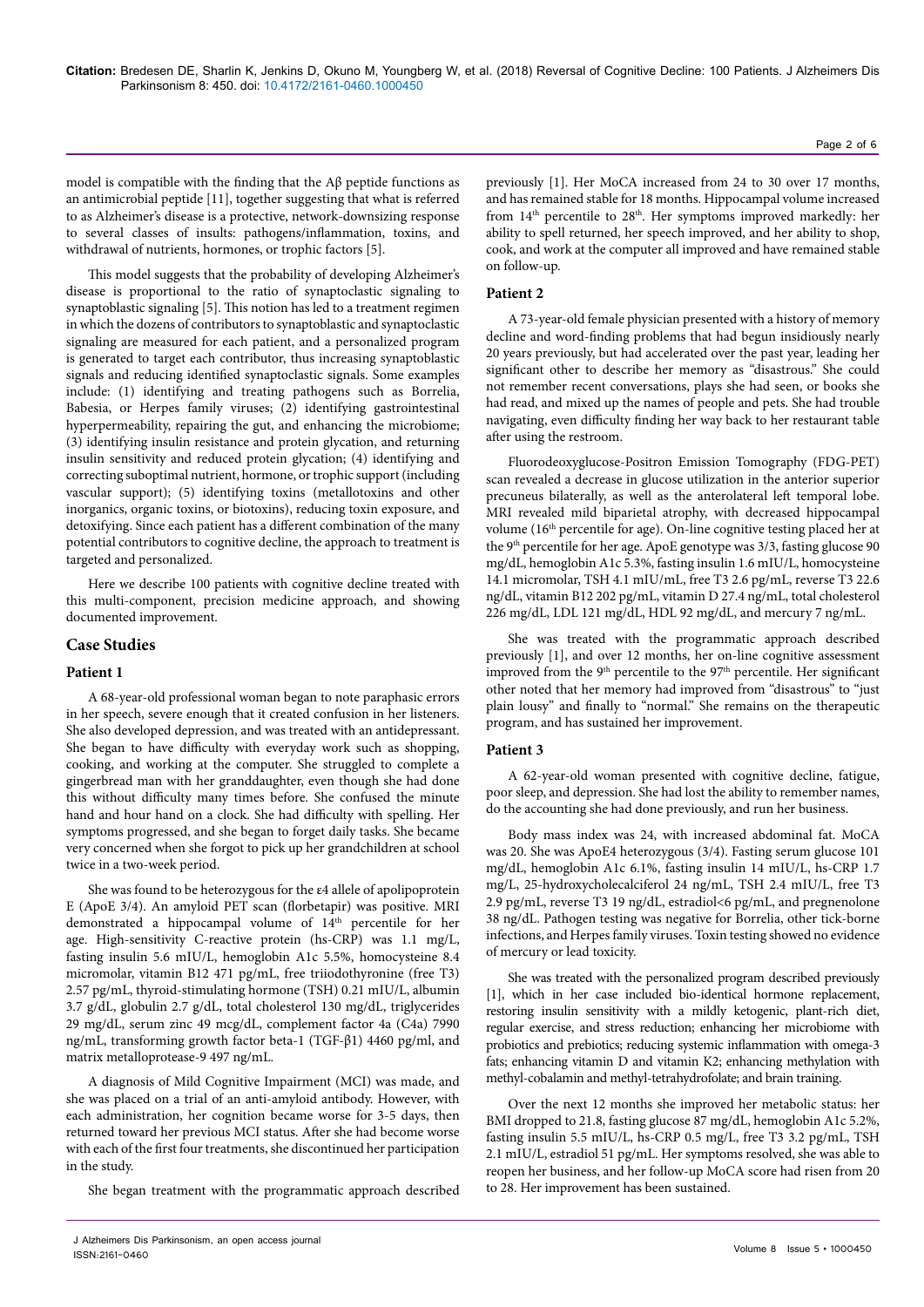(Table 1) lists 100 patients with cognitive decline due to Alzheimer's disease, pre-Alzheimer's conditions MCI (Mild Cognitive Impairment) or SCI (Subjective Cognitive Impairment), or cognitive decline

without definitive diagnosis, all of whom demonstrated documented improvement using the same targeted, multi-component program used for the three patients described above.

| <b>Patient</b> | ApoE      | Sx                             | Dx         | <b>Evaluation</b>  | F/u                                                                                                                   | Comment                                                                             |
|----------------|-----------|--------------------------------|------------|--------------------|-----------------------------------------------------------------------------------------------------------------------|-------------------------------------------------------------------------------------|
| 1) 68F         | 3/4       | Exec, calc                     | <b>MCI</b> | Am-PET+            | MoCA 24 $\rightarrow$ 30                                                                                              | Patient 1 (above)                                                                   |
| 2) 73F         | 3/3       | Amnestic                       | <b>MCI</b> | FDG-PET+           | 9→97%ile on-line                                                                                                      | Patient 2 (above)                                                                   |
| 3) 59F         | 3/4       | Exec                           | AD         | HC vol <1%ile      | MoCA $14 \rightarrow 21$                                                                                              |                                                                                     |
| 4) 62F         | <b>ND</b> | Multi-domain                   | AD         |                    | MoCA $9 \rightarrow 17$                                                                                               | Returned to work                                                                    |
| 5) 75F         | 3/4       | Multi-domain                   | <b>MCI</b> | CSF ATI+           | MoCA 21→25: MSQ 47→6                                                                                                  |                                                                                     |
| 6) 65M         | 3/4       | Multi-domain                   | AD         | CSF ATI+           | MoCA $8 \rightarrow 12$ ; MSQ $45 \rightarrow 20$                                                                     |                                                                                     |
| 7) 69M         | <b>ND</b> | Amnestic, VS, calc             | AD         | MRI, CSF ATI+      | MoCA $19\rightarrow 26$                                                                                               |                                                                                     |
| 8) 57M         | <b>ND</b> | Amnestic, exec, VS             | AD         | CSF ATI+           | MoCA $15 \rightarrow 27$                                                                                              |                                                                                     |
| 9) 68F         | <b>ND</b> | Amnestic, exec                 | <b>MCI</b> | <b>MRI</b>         | MoCA 26 $\rightarrow$ 27; MSQ 34 $\rightarrow$ 18                                                                     | Marked functional improvement                                                       |
| 10) 85M        | 3/3       | Amnestic, VS                   | <b>MCI</b> | HC vol 9%ile       | MoCA 20 $\rightarrow$ 21; MSQ 11 $\rightarrow$ 7                                                                      |                                                                                     |
| 11) 86M        | <b>ND</b> | Amnestic, exec, VS             | MCI        | CSF ATI+           | MoCA 22 $\rightarrow$ 24                                                                                              |                                                                                     |
| 12) 60M        | 3/4       | Amnestic, exec, VS             | AD         | MRI, NP            | MoCA 17→21; MSQ 43→25                                                                                                 | Improved QOL                                                                        |
| 13) 64F        | <b>ND</b> | Amnestic, exec, VS             | AD         | <b>MRI</b>         | MoCA 20 $\rightarrow$ 24; MSQ 40 $\rightarrow$ 10                                                                     |                                                                                     |
| 14) 77M        | <b>ND</b> | Amnestic, VS, calc             | <b>MCI</b> | <b>MRI</b>         | MoCA 24 $\rightarrow$ 28; MSQ 91 $\rightarrow$ 42                                                                     |                                                                                     |
| 15) 64M        | <b>ND</b> | Amnestic, exec,<br>calc, VS    | AD         | FDG-PET+           | MoCA $13 \rightarrow 19$                                                                                              |                                                                                     |
| 16) 50M        | 3/3       | Amnestic, aphasic              | SCI        | <b>MRI</b>         | MoCA 27→28; MSQ 88→57                                                                                                 |                                                                                     |
| 17) 70M        | <b>ND</b> | Amnestic, exec,<br>aphasic, VS | AD         | FDG-PET+           | MoCa 19 $\rightarrow$ 24; MSQ 16 $\rightarrow$ 4                                                                      | Marked subjective improvement;<br>cont'd high-level employment                      |
| 18) 80M        | 3/4       | Amnestic, exec, VS             | <b>MCI</b> | CSF ATI+           | MoCA 19->20                                                                                                           |                                                                                     |
| 19) 57M        | <b>ND</b> | Severe multi-domain            | AD         | MRI, NP, CSF       | MoCA $0 \rightarrow 5$ ; MSQ $36 \rightarrow 16$                                                                      |                                                                                     |
| 20) 80M        | 3/3       | Amnestic                       | SCI        |                    | MoCA 26 $\rightarrow$ 29; MSQ 25 $\rightarrow$ 4                                                                      |                                                                                     |
| 21) 69M        | <b>ND</b> | Amnestic                       | <b>MCI</b> |                    | MoCA 26→30; MSQ 31→20                                                                                                 |                                                                                     |
| 22) 56F        | 4/4       | Amnestic, exec, VS             | AD         | FDG-PET+           | MoCA 5 $\rightarrow$ 8; MSQ 14 $\rightarrow$ 8                                                                        |                                                                                     |
| 23) 69M        | <b>ND</b> | Amnestic                       | AD         | <b>MRI</b>         | MoCA 19→26: MSQ 29→17                                                                                                 | Doing well at work                                                                  |
| 24) 83F        | 3/4       | Amnestic                       | <b>MCI</b> | <b>MRI</b>         | MoCA 23 $\rightarrow$ 27; MSQ 31 $\rightarrow$ 20                                                                     |                                                                                     |
| 25) 71F        | 3/3       | Amnestic, exec                 | AD         | qEEG               | MoCA 18→23; CNS-VS exec<br>1 $\rightarrow$ 63% ile; cog flex 1 $\rightarrow$ 58% ile;<br>qEEG 2SD increase beta power | Marked memory improvement; return<br>to driving and independence                    |
| 26) 75M        | <b>ND</b> | Exec                           | <b>MCI</b> | qEEG               | MoCA 21 $\rightarrow$ 29; qEEG normalized                                                                             |                                                                                     |
| 27) 67F        | 3/4       | Amnestic, exec                 | AD         | qEEG               | MoCA $15 \rightarrow 19$                                                                                              | Insomnia resolved                                                                   |
| 28) 61F        | <b>ND</b> | Amnestic, exec                 | SCI        | qEEG               | CNS-VS NCI 40→73%ile; gEEG<br>global beta power normalized                                                            | Marked subjective improvement                                                       |
| 29) 61F        | 2/4       | Exec                           | MCI        | qEEG               | CNS-VS $4\rightarrow 68\%$ ile                                                                                        | Able to DC stimulant medication                                                     |
| 30) 71M        | 3/3       | Amnestic, exec                 | SCI        | qEEG               | CNS-VS 30→81%ile                                                                                                      |                                                                                     |
| 31) 63F        | 4/4       | Amnestic, exec                 | AD         | qEEG               | MoCA $3\rightarrow 4$                                                                                                 | Decline halted                                                                      |
| 32) 78M        | 3/3       | Amnestic, exec                 | AD         | qEEG               | MoCA $9 \rightarrow 13$                                                                                               | Marked subjective improvement,<br>regained dressing and independent<br>bathroom use |
| 33) 50M        | 3/4       | Amnestic, exec, calc           | AD         | Am-PET+, FDG-PET+  | MoCA $0 \rightarrow 9$                                                                                                | Marked subjective improvement                                                       |
| 34) 71M        | 2/3       | Amnestic                       | <b>MCI</b> |                    | MoCA 24 $\rightarrow$ 29                                                                                              |                                                                                     |
| 35) 81F        | 3/4       | Amnestic                       | AD         | HC atrophy         | MoCA $10 \rightarrow 12$                                                                                              | Marked subjective improvement                                                       |
| 36) 78M        | 4/4       | Amnestic                       | AD         | HC volume <1%ile   | MoCA $16 \rightarrow 20$                                                                                              | Able to run his business                                                            |
| 37) 77M        | 3/4       | Amnestic                       | AD         | FDG-PET+           | MoCA $14 \rightarrow 18$                                                                                              | Clear subjective improvement                                                        |
| 38) 85F        | 3/4       | Amnestic                       | AD         |                    | MoCA 21 $\rightarrow$ 24, stable 1.5y+                                                                                | Word recall markedly improved                                                       |
| 39) 70M        | <b>ND</b> | Amnestic                       | AD         | FDG-PET+. CSF ATI+ | MoCA 19 $\rightarrow$ 27; MSQ 16 $\rightarrow$ 7                                                                      |                                                                                     |
| 40) 54F        | <b>ND</b> | Amnestic                       | AD         |                    | MoCA 19 $\rightarrow$ 23; MSQ 84 $\rightarrow$ 41                                                                     |                                                                                     |
| 41) 70F        | 3/3       | Amnestic                       | SCI        |                    | CVLT 39→59%ile                                                                                                        |                                                                                     |
| 42) 79M        | 3/4       | Amnestic                       | AD         |                    | SLUMS $14 \rightarrow 18$                                                                                             |                                                                                     |
| 43) 85M        | 3/4       | Amnestic, exec                 | AD         |                    | SLUMS $17 \rightarrow 22$                                                                                             |                                                                                     |
| 44) 84M        | 3/3       | Amnestic, exec                 | <b>MCI</b> | <b>MRI</b>         | SLUMS $19\rightarrow 26$                                                                                              |                                                                                     |
| 45) 79F        | 3/3       | Amnestic                       | AD         |                    | MoCA $14 \rightarrow 18$                                                                                              |                                                                                     |
| 46) 65M        | 4/4       | Amnestic, exec                 | <b>MCI</b> | MRI, PET           | SLUMS $21 \rightarrow 28$                                                                                             |                                                                                     |
| 47) 68F        | 3/3       | Amnestic                       | <b>MCI</b> |                    | CVLT 18→26%ile                                                                                                        |                                                                                     |
| 48) 54M        | 4/4       | Amnestic                       | SCI        |                    | CVLT 54→62%ile                                                                                                        |                                                                                     |
| 49) 77F        | 4/4       | Amnestic                       | <b>MCI</b> | <b>MRI</b>         | MoCA 23 $\rightarrow$ 25; MSQ 17 $\rightarrow$ 7                                                                      |                                                                                     |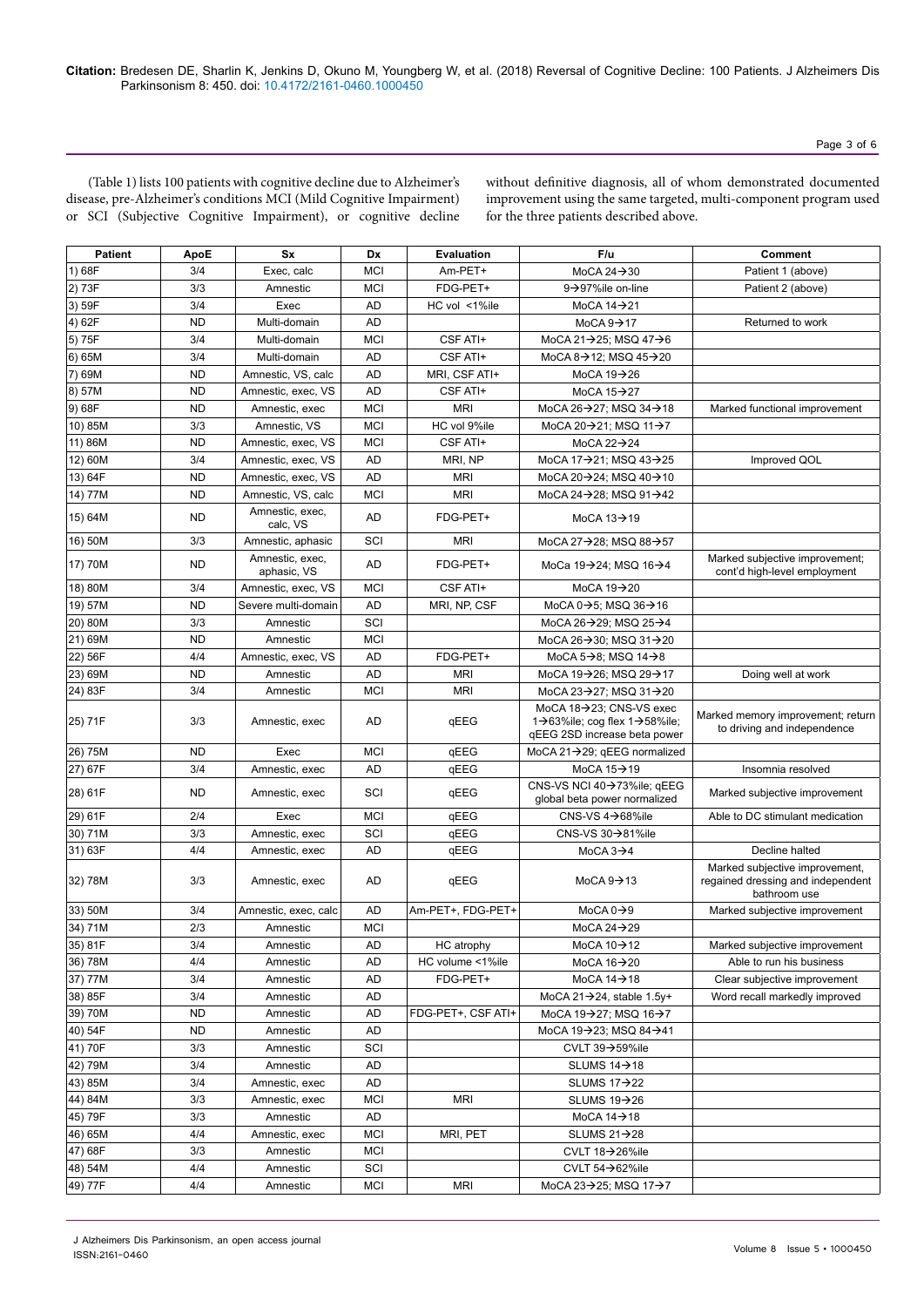**Citation:** Bredesen DE, Sharlin K, Jenkins D, Okuno M, Youngberg W, et al. (2018) Reversal of Cognitive Decline: 100 Patients. J Alzheimers Dis Parkinsonism 8: 450. doi: 10.4172/2161-0460.1000450

Page 4 of 6

| 50) 64M | 3/3       |                           | AD                |                                     | SLUMS $15 \rightarrow 20$                                                                                     |                                                                                                            |
|---------|-----------|---------------------------|-------------------|-------------------------------------|---------------------------------------------------------------------------------------------------------------|------------------------------------------------------------------------------------------------------------|
| 51) 58F | 3/3       | Amnestic, exec            | AD                | CT: Cerebral atrophy                | CNS-VS memory<br>$1\rightarrow 27\%$ ile                                                                      | Marked subjective improvement                                                                              |
| 52) 70M | 3/4       | Amnestic                  | <b>AD</b>         |                                     | MoCA 18->21                                                                                                   |                                                                                                            |
| 53) 62M | 3/4       | Amnestic, calc            | <b>MCI</b>        | <b>MRI</b>                          | NP on-line 36→53%ile                                                                                          | Marked subjective improvement                                                                              |
| 54) 58F | 3/3       | Exec, calc                | <b>MCI</b>        | <b>NP</b>                           | CNS-VS $23 \rightarrow 55\%$ ile                                                                              |                                                                                                            |
| 55) 77M | 3/4       | Amnestic                  | AD                | CT: cerebral atrophy                | CNS-VS $33\rightarrow 55\%$ ile                                                                               |                                                                                                            |
| 56) 66F | 4/4       | Amnestic                  | AD                | Cerebral atrophy                    | CNS-VS $1\rightarrow 14\%$ ile                                                                                | Returned independence                                                                                      |
| 57) 72M | 4/4       | Amnestic                  | <b>MCI</b>        | HC vol <5%ile                       | CNS-VS $7\rightarrow$ 12%ile                                                                                  |                                                                                                            |
| 58) 77M | 3/4       | Amnestic                  | <b>MCI</b>        |                                     | MoCA $23 \rightarrow 25$                                                                                      |                                                                                                            |
| 59) 83M | 3/3       | Amnestic                  | AD                | Am-PET+                             | MMSE $24 \rightarrow 28$                                                                                      |                                                                                                            |
| 60) 64M | 4/4       | Amnestic                  | AD                | HC atrophy                          | MMSE $22 \rightarrow 29$                                                                                      |                                                                                                            |
| 61) 71M | 3/4       | Aphasic, exec             | AD                | <b>MRI</b>                          | MoCA $5\rightarrow$ Declined                                                                                  | Vastly improved, conversing<br>again, dressing himself, calling<br>grandchildren by name, working<br>again |
| 62) 73F | 3/4       | Amnestic                  | AD                | qEEG, evoked<br>potentials          | MoCA $9\rightarrow 20$ ; AQ21 20 $\rightarrow 8$ ;<br>P300b lat. 608→576; P300b amp.<br>$13 \rightarrow 15.6$ |                                                                                                            |
| 63) 62F | <b>ND</b> | Amnestic                  | MCI/<br><b>AD</b> |                                     | MoCA $20 \rightarrow 28$                                                                                      | Patient 3 (above)                                                                                          |
| 64) 73M | 4/4       | Amnestic                  | <b>MCI</b>        |                                     | MoCA $25 \rightarrow 30$                                                                                      |                                                                                                            |
| 65) 69F | 3/4       | Amnestic, exec            | AD                |                                     | MoCA $16 \rightarrow 19$                                                                                      | Minimal speech→fluid normal speech                                                                         |
| 66) 58M | 3/4       | Amnestic                  | <b>MCI</b>        | MRI; HC vol 12%ile                  | MoCA 26→28; HC vol 12→24%ile                                                                                  | Rapid decline prior to treatment                                                                           |
| 67) 70F | 3/3       | Amnestic                  | <b>MCI</b>        | CNS-VS                              | NCI 32→61%ile; psych speed<br>$3\rightarrow 68\%$ ile                                                         |                                                                                                            |
| 68) 91M | <b>ND</b> | Exec                      | AD                |                                     | MMSE $22 \rightarrow 27$                                                                                      |                                                                                                            |
| 69) 76F | 3/4       | Amnestic, exec            | AD                | MRI; HC vol 47%ile                  | MoCA $17 \rightarrow 25$                                                                                      | Returned ability to read                                                                                   |
| 70) 69M | 3/3       | Amnestic, calc            | <b>AD</b>         | Am-PET+                             | MoCA $15 \rightarrow 25$                                                                                      |                                                                                                            |
| 71) 80M | 3/4       | Amnestic                  | AD                | FDG-PET+                            | Memory score ↑15%                                                                                             | Able to DC anti-hyp., statin; glucose<br>improved                                                          |
| 72) 64M | 4/4       | Amnestic, exec            | AD                | MRI: HC vol 10%ile,<br>gen. atrophy | MoCA $20 \rightarrow 24$                                                                                      |                                                                                                            |
| 73) 75M | 3/4       | Amnestic, exec, VS        | AD                | MRI: HC vol 12%ile                  | MoCA $6 \rightarrow 9$                                                                                        | Declined off protocol, improved back<br>on                                                                 |
| 74) 62M | <b>ND</b> | Amnestic, exec            | AD                |                                     | MMSE $20 \rightarrow 24$                                                                                      | Improved writing and map following                                                                         |
| 75) 76M | 3/3       | Amnestic                  | <b>AD</b>         | <b>MRI</b>                          | MoCA $20 \rightarrow 22$                                                                                      | Improved memory                                                                                            |
| 76) 50M | 3/3       | Exec                      | <b>AD</b>         | FDG-PET+                            | MMSE $23 \rightarrow 27$                                                                                      | Marked subjective improvement                                                                              |
| 77) 53F | 3/3       | Exec, calc                | <b>AD</b>         | Am-PET+                             | MoCA $10 \rightarrow 16$                                                                                      |                                                                                                            |
| 78) 50F | 2/4       | Amnestic                  | <b>MCI</b>        | <b>NP</b>                           | NP normalized, prosop. cleared,<br>word finding improved                                                      | Regained ability to play piano;<br>sustained improvement 3y ongoing;<br>f/u of pt. reported previously [4] |
| 79) 68F | 2/4       | Amnestic, exec            | MCI               |                                     | MoCA $25 \rightarrow 29$                                                                                      | Memory, driving directions much<br>improved                                                                |
| 80) 80F | 3/3       | Amnestic, exec            | AD                |                                     | MoCA 18->24                                                                                                   | Memory much improved                                                                                       |
| 81) 61F | 3/3       | Exec                      | AD                | FDG-PET: temp<br>hypometab          | NCI 33→79%ile; exec 1→77%ile;<br>cog flex $1\rightarrow$ 77%ile                                               | Marked subjective improvement                                                                              |
| 82) 54F | 3/3       | Amnestic, exec            | AD                | FDG-PET+                            | MoCA 19->21                                                                                                   | Reading, navigating again; earlier f/u<br>reported [4]                                                     |
| 83) 78F | 3/4       | Amnestic, exec,<br>praxis | AD                | MRI: HC vol <1%ile                  | MoCA $0 \rightarrow 3$                                                                                        | Striking change: speaking, dressing,<br>dancing, biking, emailing, kayaking<br>all returned                |
| 84) 74M | 3/4       | Amnestic                  | AD                | FDG-PET+                            | CVLT-IIB $3\rightarrow 84\%$ ile                                                                              | Improvement sustained at 4.5 yr; f/u<br>to initial report [4]                                              |
| 85) 69F | 3/4       | Exec                      | AD                | MRI: cerebral atrophy               | MoCA $18 \rightarrow 27$                                                                                      | Driver's license returned; follows<br>recipes again; nurse asked, "What<br>happened?!"                     |
| 86) 68M | 3/4       | Amnestic                  | MCI               | Am-PET+; FDG-PET+                   | HC vol 17→75%ile                                                                                              | Sustained improvement 4 yr; f/u to<br>initial report [4]                                                   |
| 87) 56M | 3/3       | Amnestic, exec, calc      | MCI               | FDG-PET+                            |                                                                                                               | Improved math, memory, able to play<br>poker at high level again                                           |
| 88) 54F | 4/4       | Amnestic                  | MCI               |                                     | NP: cog assessment $35\rightarrow98\%$ ile                                                                    | Sustained improvement 6 yr; f/u to [4]                                                                     |
| 89) 57F | 4/4       | Amnestic                  | MCI               | <b>NP</b>                           | NCI 16 $\rightarrow$ 73%ile                                                                                   | Sustained improvement 2y; f/u to [4]                                                                       |
| 90) 76M | 4/4       | Amnestic                  | AD                | FDG-PET+                            | MMSE $23 \rightarrow 30$                                                                                      | Declined when DC'd protocol,<br>improved back on; f/u to [4]                                               |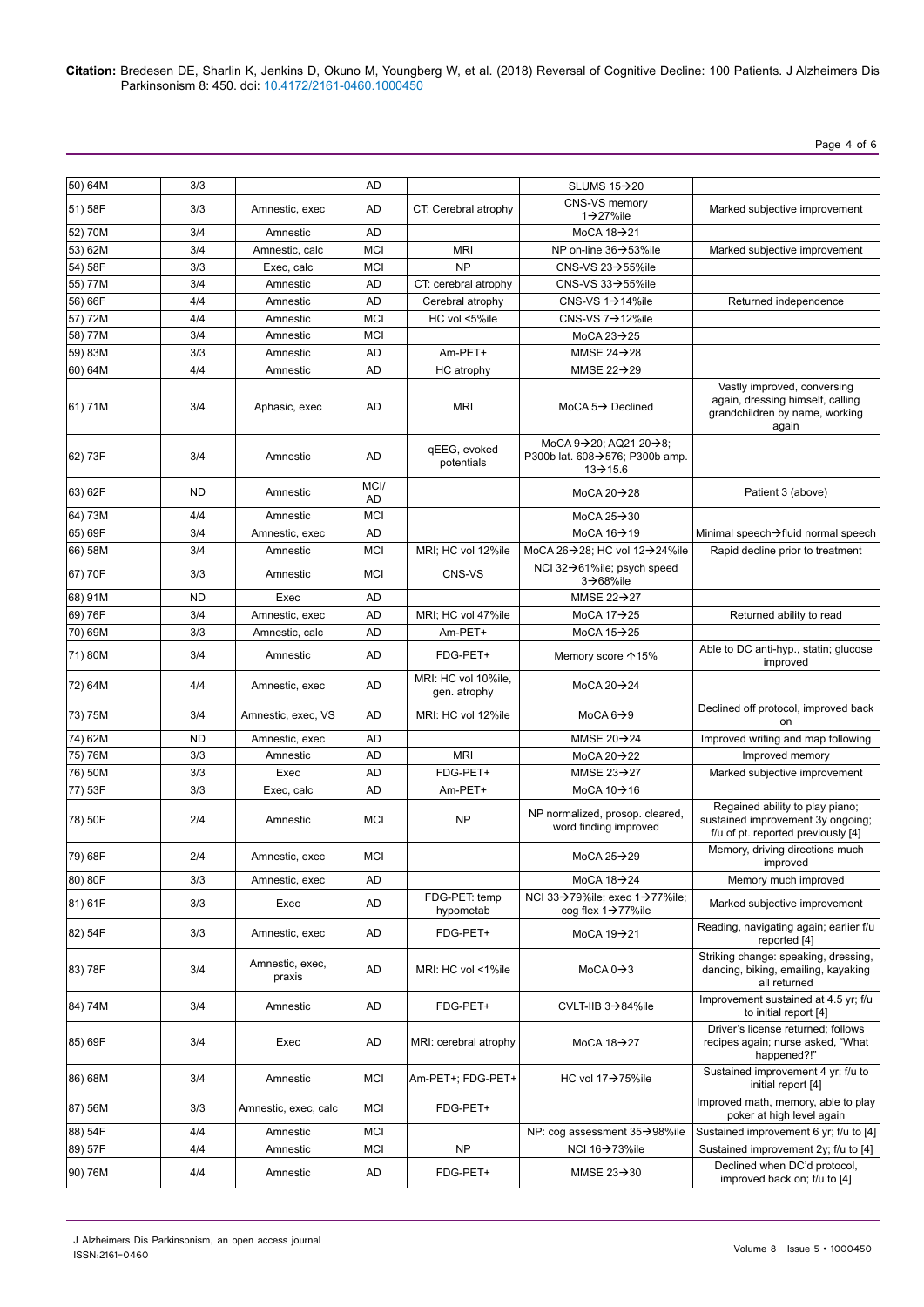| 91) 56F          | 4/4       | Amnestic, exec,<br>word finding     | MCI       |                                         | Composite memory $32\rightarrow 61\%$ ile         | $F/u$ to $[4]$                                                                               |
|------------------|-----------|-------------------------------------|-----------|-----------------------------------------|---------------------------------------------------|----------------------------------------------------------------------------------------------|
| 92) 48F          | 3/4       | Amnestic                            | MCI       |                                         | MoCA $23 \rightarrow 30$                          | Marked symptomatic improvement                                                               |
| 93) 72M          | <b>ND</b> | Amnestic, behavioral                | <b>AD</b> |                                         |                                                   | Improved memory, writing, reduced<br>anxiety                                                 |
| 94) 73F          | 3/4       | Exec                                | MCI       |                                         | MoCA $23 \rightarrow 27$                          |                                                                                              |
| 95) 70M          | 3/4       | Amnestic, VS                        | MCI       | Am-PET+                                 | NP $30 \rightarrow 50\%$ ile                      | Improved memory, navigation                                                                  |
| 96) 67F          | 4/4       | Amnestic, exec,<br>calc, behavioral | <b>AD</b> |                                         | SAGE 0                                            | Return of addition, subtraction,<br>multiplication, division; holding<br>conversations again |
| $ 97\rangle 63M$ | 3/4       | Amnestic, exec, calc                | AD.       | MRI: gray matter<br>atrophy             | MoCA $17\rightarrow 29$                           | Able to return to work                                                                       |
| 98) 74F          | 4/4       | Amnestic, exec                      | <b>AD</b> | MRI: HC vol 18%ile.<br>cortical atrophy | MoCA $14 \rightarrow 21$                          |                                                                                              |
| 99) 79M          | 3/3       | Amnestic                            | AD        | <b>MRI</b>                              | MoCA 11→15; MSQ 47→34                             |                                                                                              |
| 100) 78M         | 4/4       | Amnestic                            | AD        | <b>MRI</b>                              | MoCA 20 $\rightarrow$ 23; MSQ 40 $\rightarrow$ 10 |                                                                                              |

AD: Alzheimer's Disease; Am-PET: Amyloid Positron Emission Tomography Scan; Anti-hyp: Antihypertensive; ApoE: Apolipoprotein E; ATI: Beta-Amyloid-Tau Index; Calc: Dyscalculia; CNS-VS: CNS Vital Signs; Cog: Cognitive; CSF: Cerebrospinal Fluid; CVLT: California Verbal Learning Test; DC: Discontinue; Dx: Diagnosis; Exec: Executive Function; F: Female; F/u: Follow-up; FDG-PET: Fluorodeoxyglucose Positron Emission Tomography Scan; Flex: Flexibility; HC vol: Hippocampal Volume; Hypometab: Hypometabolism; M: Male; MCI: Mild Cognitive Impairment; MMSE: Mini-Mental Status Exam; MoCA: Montreal Cognitive Assessment; MRI: Magnetic Resonance Imaging; MSQ: Mental Symptoms Questionnaire (score 0-284, higher=more symptomatic); NCI: Neurocognitive Index; ND: Not Done; NP: Neuropsychology; Prosop: Prosopagnosia; Psych: Psychomotor; Pt: Patient; qEEG: Quantitative Electroencephalogram; QOL: Quality of Life; SAGE: Self-Administered Gerocognitive Exam; SCI: Subjective Cognitive Impairment; SD: Standard Deviation(s); SLUMS: St. Louis University Mental Status Exam; Sx: Symptoms; Temp: Temporal; VS: Visuospatial Dysfunction.

**Table 1:** Summary of 100 patients treated with a multi-factorial, precision medicine approach to cognitive decline [1,2] and showing improvement.

## **Discussion**

Alzheimer's disease represents a major healthcare problem, and the failure to develop effective treatment and prevention for Alzheimer's would have dire consequences nationally and globally, the bankruptcy of Medicare being among them. Therefore, the development of effective treatments is a high priority for translational biomedicine and public health programs throughout the world. However, the area of neurodegenerative diseases is arguably the area of greatest biomedical therapeutic failure from Alzheimer's to Parkinson's to Lewy body disease to amyotrophic lateral sclerosis to frontotemporal dementia to progressive supranuclear paralysis to macular degeneration and other neurodegenerative diseases, there has been no effective treatment with a sustainable, disease-modifying effect.

There may be several reasons for such uniform failure: attempting to treat without identifying the cause(s) and contributors for each patient may be one reason. Assuming a single cause, attempting to treat with a monotherapy, uniform and monophasic, may all contribute to previous suboptimal and ineffective approaches. Furthermore, targeting the mediators (e.g., Aβ peptides) instead of the root causes (e.g., pathogens, toxins, and insulin resistance) may be yet another reason for the lack of success to date.

Here we have taken a very different approach, evaluating and addressing the many potential contributors to cognitive decline for each patient. This has led to unprecedented improvements in cognition. Most importantly, the improvement is typically sustained unless the protocol is discontinued, and even the initial patients treated in 2012 have demonstrated sustained improvement. This effect implies that the root cause(s) of the degenerative process are being targeted, and thus the process itself is impacted, rather than circumventing the process with a monotherapeutic that does not affect the pathophysiology. Therefore, the sustained effect of the protocol represents a major advantage over monotherapeutics.

The current study expands on results reported earlier for 19 patients [1,2], here describing 100 patients with cognitive decline and documented improvement. Most of these patients were shown to have Alzheimer's disease or a pre-Alzheimer's condition, MCI or

SCI; the remainder may or may not have had Alzheimer's disease, since the evaluations in those cases did not provide definitive evidence of Alzheimer's, nor did they provide definitive evidence of any other specific degenerative condition. The patients shown to improve included some whose laboratory values suggested each of the major subtypes [3,5] Inflammatory, atrophic, glycotoxic (insulin resistant), and toxic suggesting that the efficacy of this general approach is not restricted to a single subtype of Alzheimer's disease.

The results presented here were obtained by multiple physicians at multiple sites, suggesting that the approach should be scalable and practicable for many physicians. These results should also provide background to support randomized, controlled, prospective clinical trials. Gaining approval for such trials may be difficult, however, since they will necessarily be multi-variable and non-uniform (i.e., personalized). Furthermore, it is highly unlikely that the therapeutic response will act as a linear system, and thus the effect of the program as a whole is unlikely to equal the sum of the effects of each component, making the dissection of the protocol components difficult. However, alternative approaches, such as the removal of single components systematically, or the comparison of large numbers of program effects differing by a few components, may offer some insight into the most and least important components (although of course these may vary from patient to patient).

In the current set of 100 patients, for those evaluated by MoCA, MMSE, or SLUMS pre- and post-treatment (72 of the 100), there was a mean improvement of 4.9 points, with a standard deviation of 2.6 and a range of 1-12. Since the natural history is one of decline, the improvements that were documented must be considered as additional to the prevention of decline that would otherwise have occurred. Of course these numbers must be tempered with any failures that occur, so that it will be important to revise these in the context of a randomized, controlled clinical trial.

One of the benefits of the protocol used here is that it may enhance pharmaceutical testing and clinical trials: given the lack of improvement in the vast majority of monotherapeutic trials to date, it is possible that one problem results from a floor effect, i.e., there may be a threshold

J Alzheimers Dis Parkinsonism, an open access journal ISSN:2161-0460